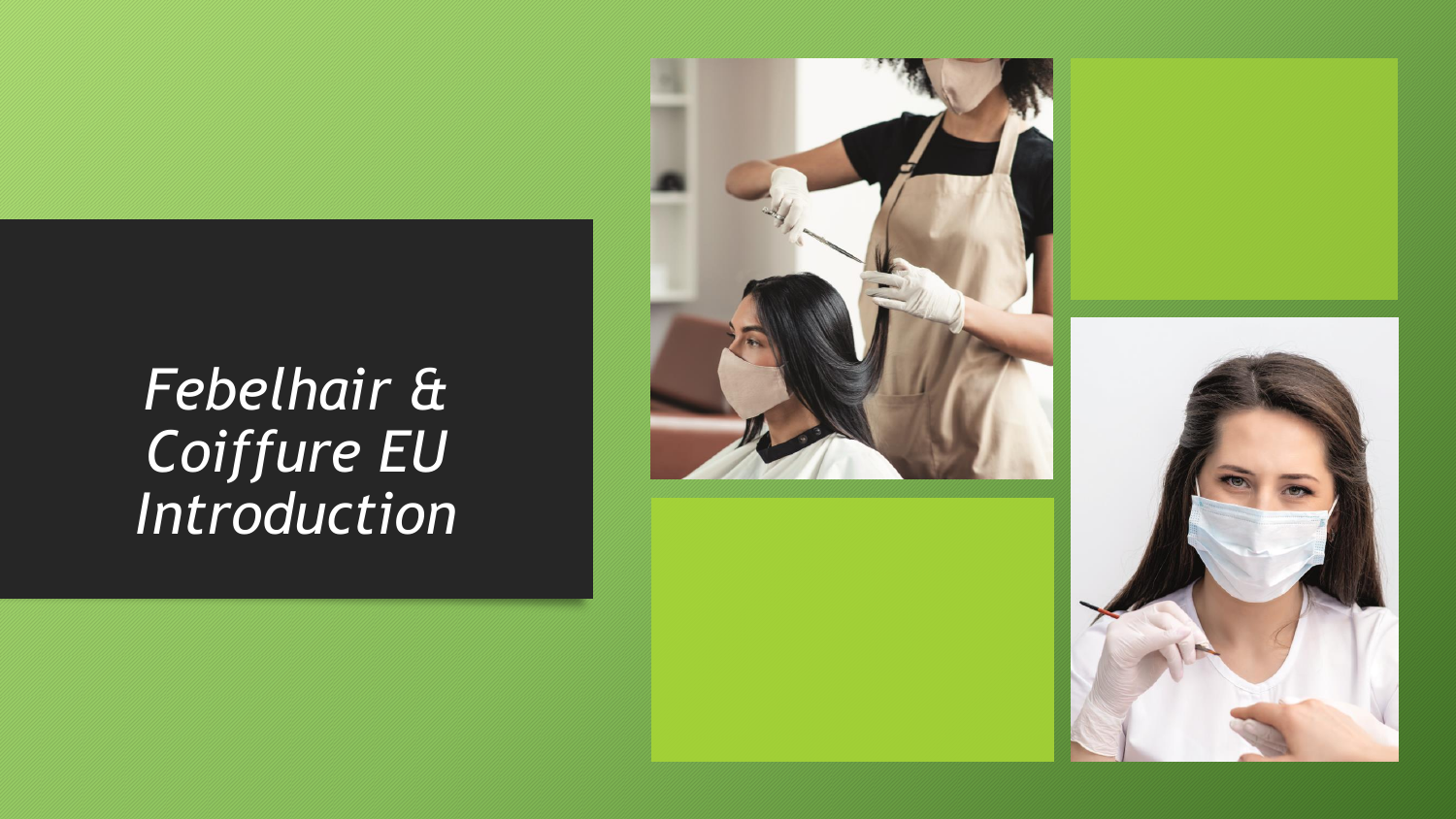#### Febelhair 1

## **Febelhair**

- Febelhair, previously known in the industry as UBK/UCB or Coiffure.org, is the occupational federation for all Belgian hairdressers, and specifically for the 6256 employers in the hairdressing sector represented in the national Social Dialogue.
- Febelhair aims to improve the hairdressing profession both for everyone involved in the sector, and towards those outside of the sector, through awareness raising and promotion of the sector with our core values of respect, accessibility, transparency, professionalism, cooperation, inspiration, and support and passion for the hairdressing trade.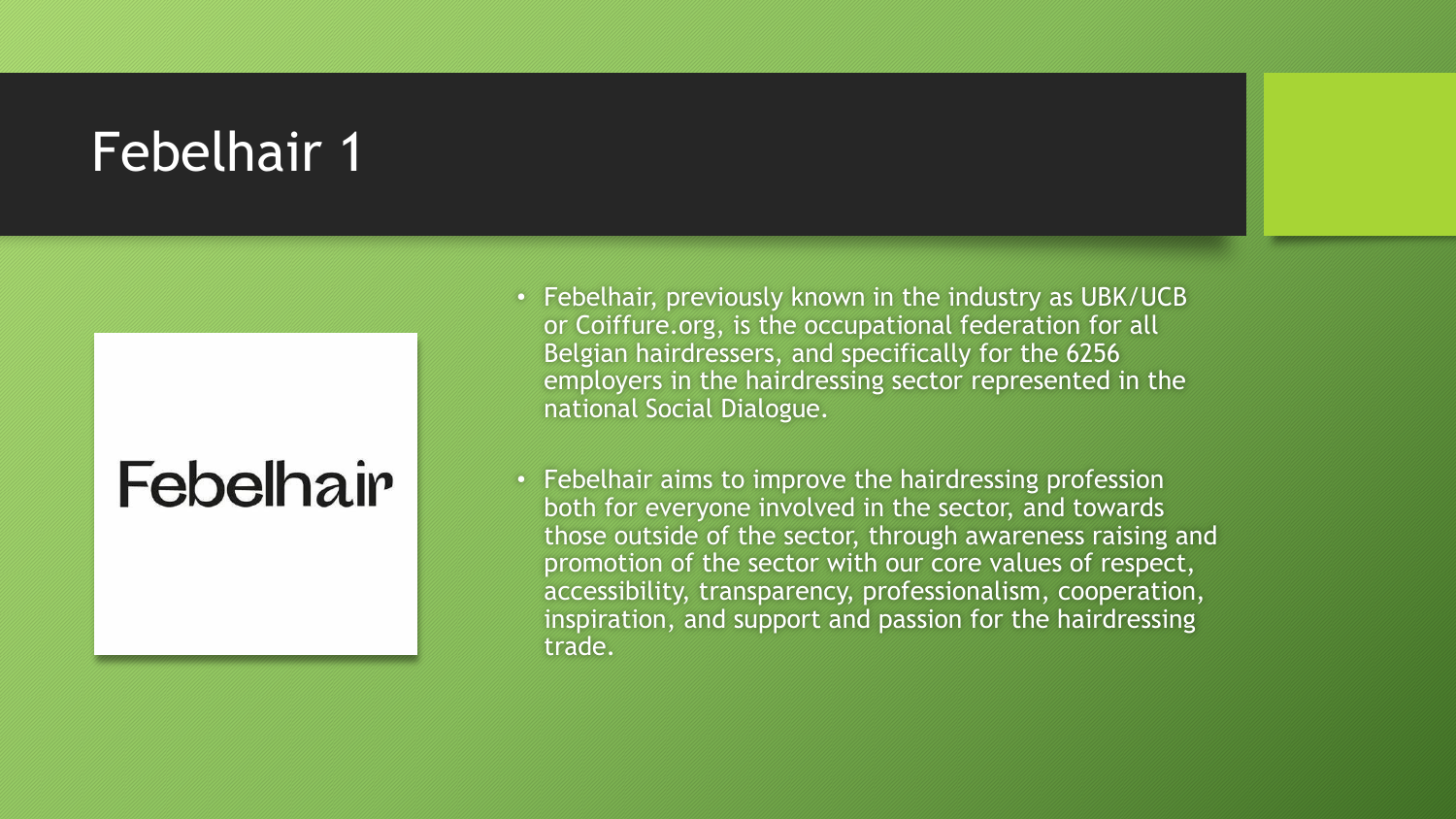#### Febelhair 2

- Asides from other activities, Febelhair focuses on the following to achieve its goals:
	- training (artistic, technical, management, trends...)
	- information and service (sharing knowhow, data and advise)
	- events and competitions (artistic inspiration, sense of community, championships...)
	- disseminating news of the sector
	- support of hairdressing education
- Febelhair aims to improve sustainability, entrepreneurship and digital skills of hairdressers through its partnership in Future skills for a better life in Sustainable Salons.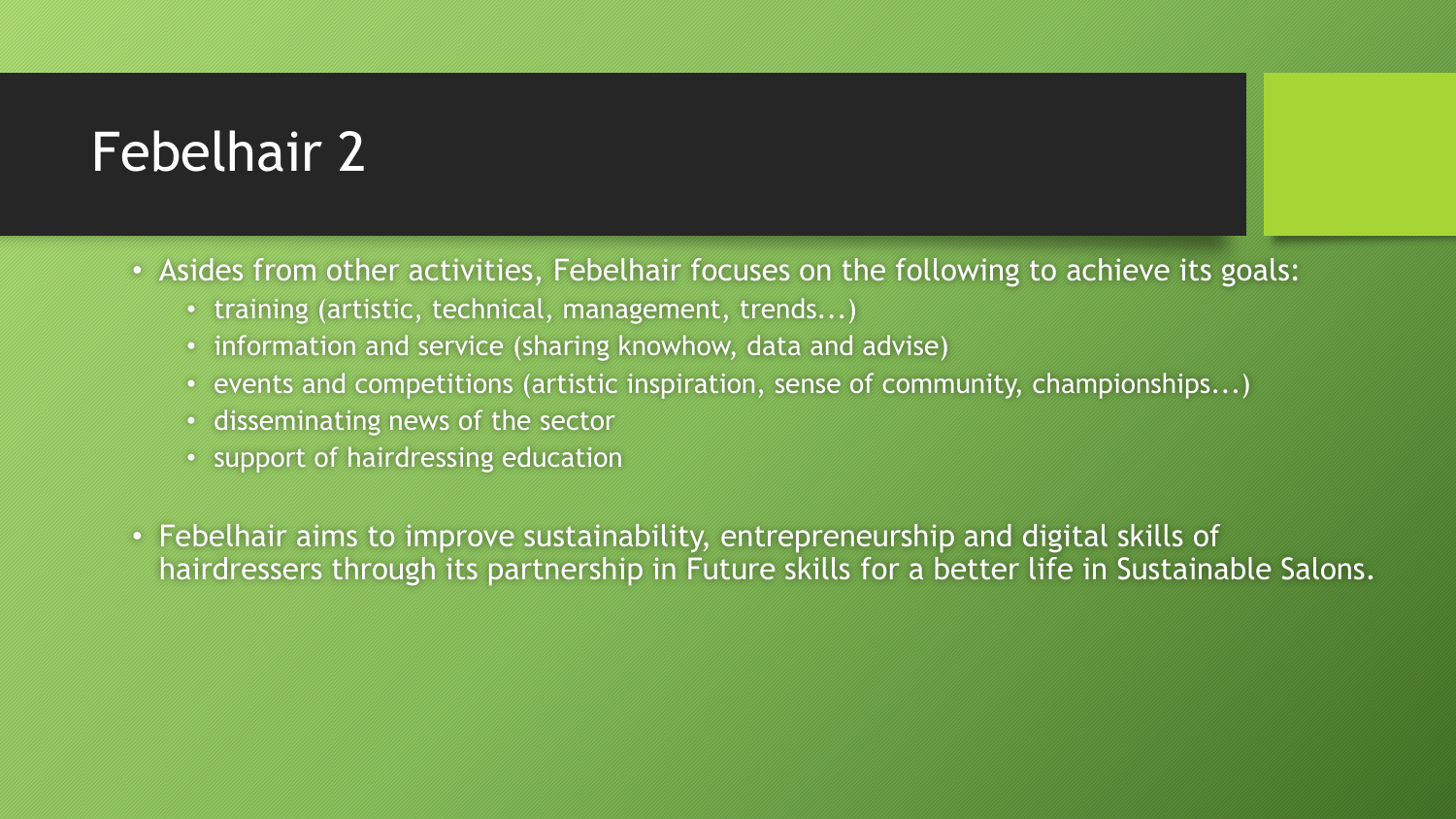#### Coiffure EU 1

• Febelhair also hosts the current Presidency and Secretariat of Coiffure EU. Coiffure EU is the European association of national employers' organisations in hairdressing. Coiffure EU unites, joins together, protects and supports the hairdressing sector at the European level. With both knowledge and many years of experience rooted in the hairdressing sector, the members of Coiffure EU aim, in both a transparent and professional way and as good colleagues, to have an advantageous impact on European policy in order to facilitate the hairdressing sector to expand and strengthen its activities in a sustainable and economically favourable way.

# coiffureEU